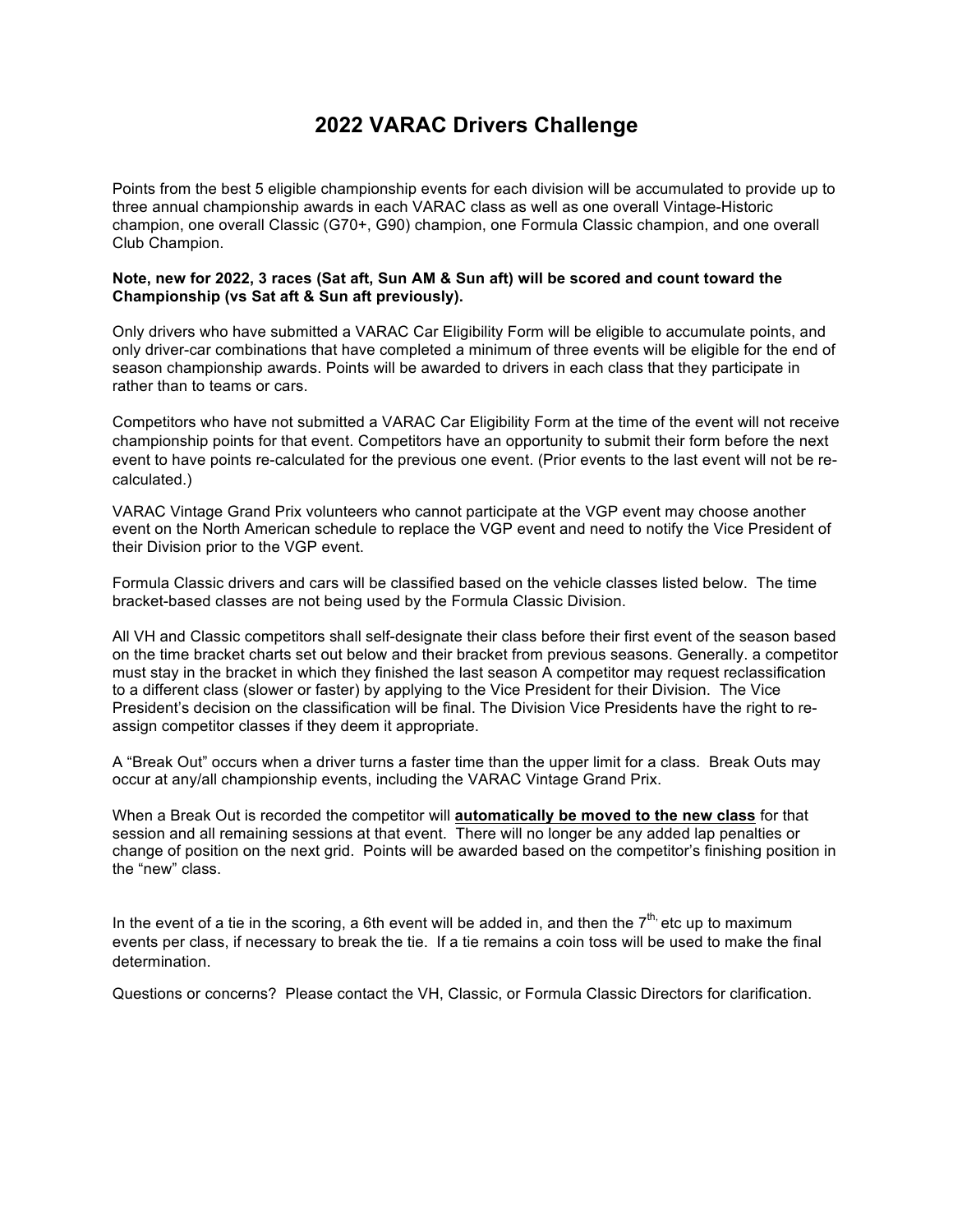# **2022 TIME BRACKETS: Vintage Historic and Classic**

|                  | <b>CTMP</b>       | <b>SMP - Pro</b>  | <b>SMP - Long</b> | <b>CMP - East</b> | CMP-       | <b>Le Circuit</b> |
|------------------|-------------------|-------------------|-------------------|-------------------|------------|-------------------|
|                  |                   |                   |                   |                   | Long       |                   |
| A                | Under 1.31        | <b>Under 1.14</b> | <b>Under 1.58</b> | <b>Under 1.16</b> | Under 2.17 | <b>Under 1.50</b> |
|                  | <b>Under 1.35</b> | <b>Under 1.16</b> | Under 2.01        | <b>Under 1.19</b> | Under 2.22 | <b>Under 1.55</b> |
| $\boldsymbol{2}$ | <b>Under 1.40</b> | <b>Under 1.18</b> | Under 2.04        | Under 1.21        | Under 2.27 | Under 2.00        |
| 3                | <b>Under 1.45</b> | <b>Under 1.20</b> | Under 2.07        | <b>Under 1.23</b> | Under 2.32 | Under 2.03        |
| $\boldsymbol{4}$ | <b>Under 1.50</b> | <b>Under 1.22</b> | <b>Under 2.10</b> | <b>Under 1.25</b> | Under 2.37 | Under 2.07        |
| 5                | Over 1.50         | Over 1.22         | Over 2.10         | Over 1.25         | Over 2.37  | Over 2.07         |

## **2022 Car Classes: Formula Classic**

**Formula Juniors**

**Historic Formula Fords**

**Club Fords**

**Historic Formula Vees**

**Formula Historic (pre 73 Formula cars)**

**F1200**

**F70**

**F90**

## **POINTS**

Participation points:

5 points for starting the race – Saturday afternoon race, Sunday morning & Sunday afternoon feature race

5 points for finishing the race – Saturday afternoon race, Sunday morning & Sunday afternoon feature race

Podium points:

3 points for class win – Saturday afternoon race, Sunday morning & Sunday afternoon feature race

2 points for 2<sub>nd</sub> in class – Saturday afternoon race, Sunday morning & Sunday afternoon feature race

1 points for 3rd in class – Saturday afternoon race, Sunday morning and Sunday afternoon feature race

Points are accumulated on a unique Driver, Car, and Class combination